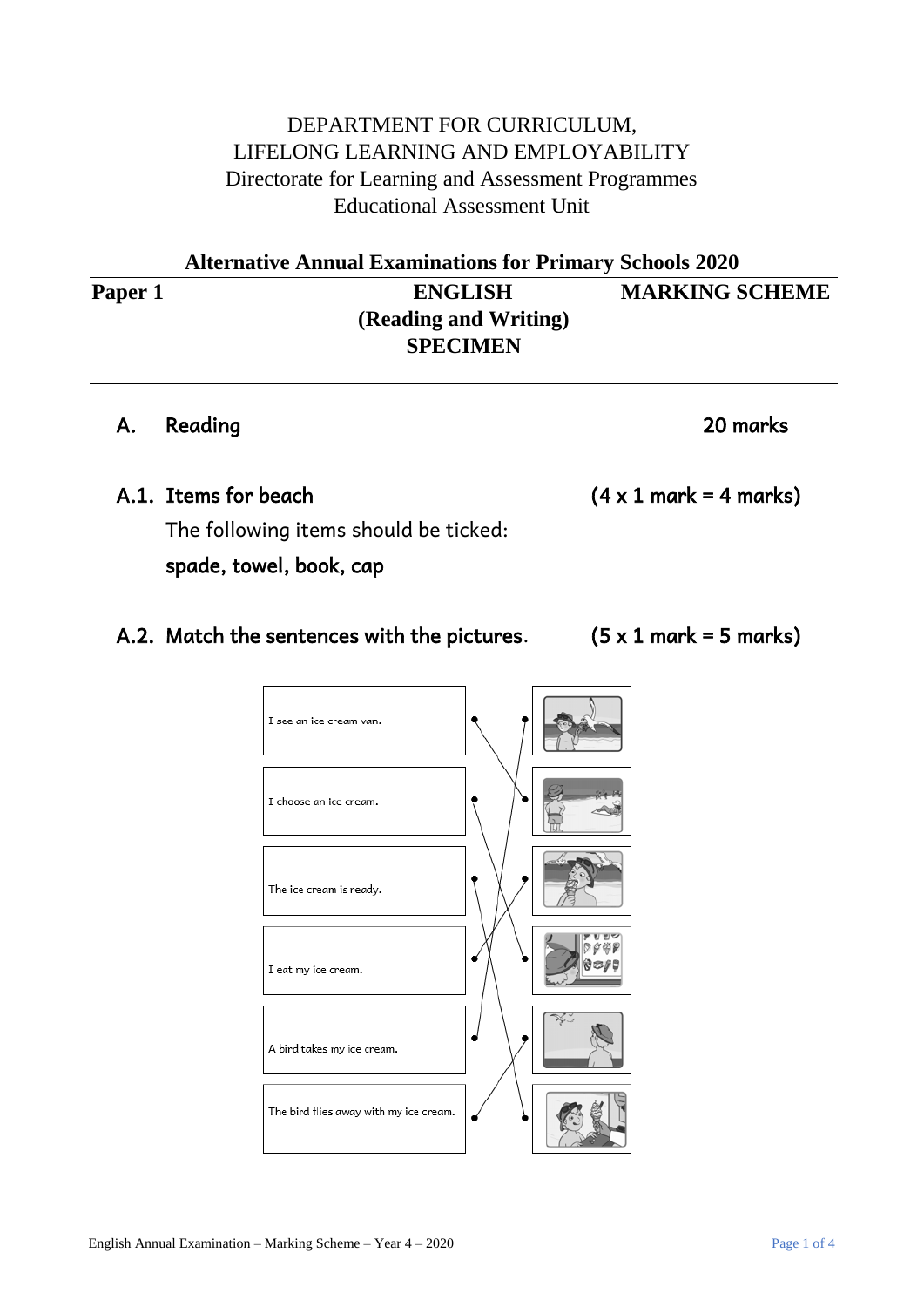# A.3. Match the videos to their descriptions.  $(5 \times 1 \text{ mark} = 5 \text{ marks})$ D, C, F, E, A

A.4. Read Kate's diary. Tick  $(\checkmark)$  True or False. (6 x 1 mark = 6 marks)

B. Writing 40 marks B.1. Kitchen Rules. Fill in with words from the box.  $(4 \times 1 \text{ mark} = 4 \text{ marks})$ 1. apron 2. knives 3. hair 4. dishes

- B2. Emma is making an omelette.  $(6 \times 1 \text{ mark} = 6 \text{ marks})$  Fill in the blanks with the correct word from the box. 1. mixes 2. adds 3. cooks 4. turns 5. lifts 6.enjoys
- B.3. A birthday Party  $(8 \times 1 \text{ mark} = 8 \text{ marks})$

Write a list of things you need to buy or prepare.

## Accept 8 of the following words or similar:

balloons, cake, music, candles, ice cream, presents, gifts, pinata, games, clown, food, sandwiches, bread, invitation, card, cup, plates, napkins, drinks, water, magician, decorations, banner, streamers

If the word is misspelt, deduct  $\frac{1}{2}$  mark per word.

|                                               | True | <b>False</b> |
|-----------------------------------------------|------|--------------|
| Example: On Monday Kate has a party.          |      |              |
| a) Lucy's party starts at four o'clock.       |      |              |
| b) The school play is on Saturday.            |      |              |
| On Wednesday she has a swimming lesson.<br>c) |      |              |
| d) Dad's birthday is on Thursday.             |      |              |
| Movie Night is on Friday.<br>e)               |      |              |
| On Sunday she stays at home.                  |      |              |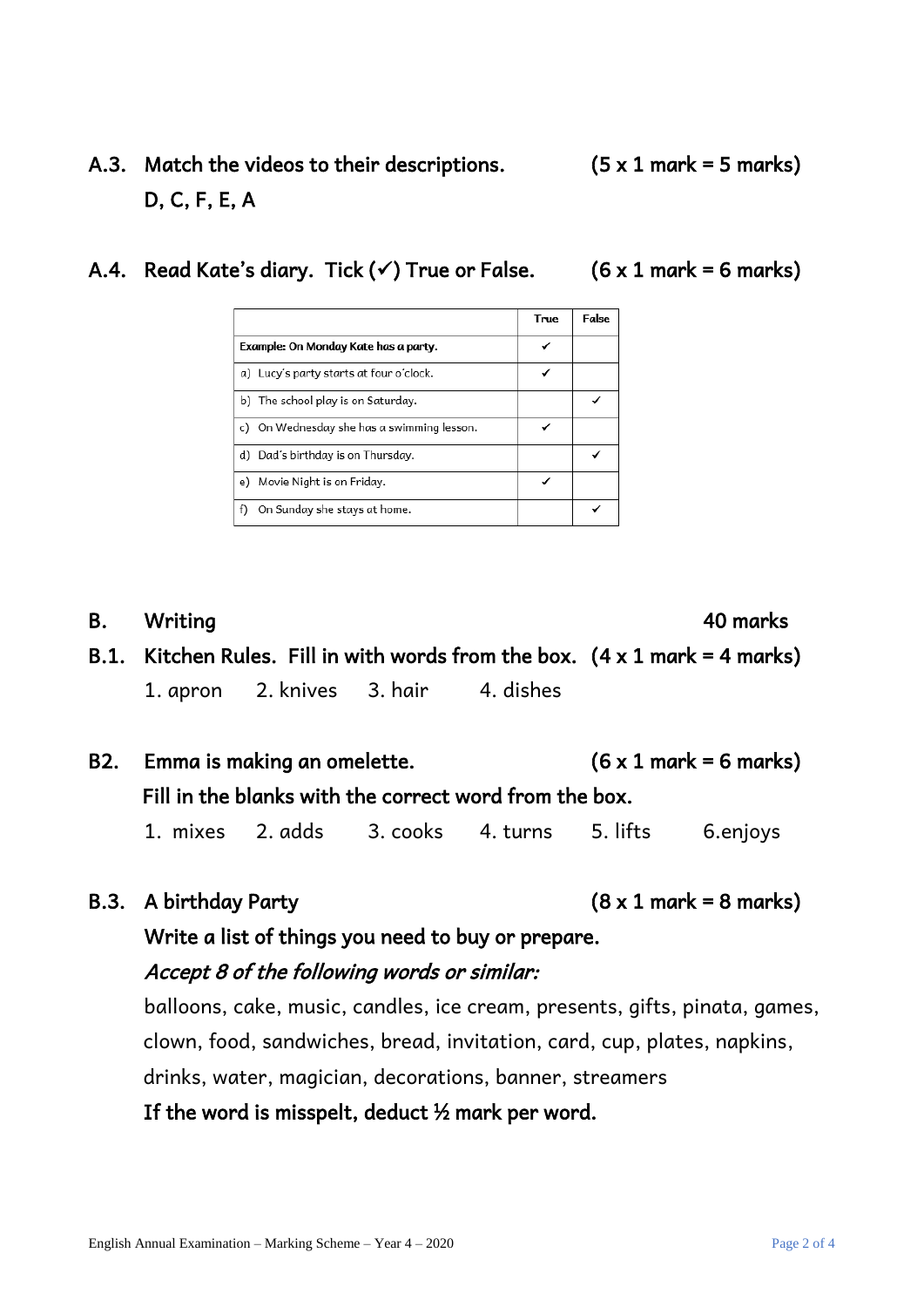#### B.4. Fill in the Book a Clown form. (10 marks)

 Name: Accept suitable answer (e.g. Jack/ Jack Mallia) (1/2 mark) Date of party: Accept suitable answers. (1/2 mark) (e.g. 14-6-2021 / 14<sup>th</sup> June 2021 / 14<sup>th</sup> June 2021) Email address: Accept suitable answers. (1/2 mark) (e.g. [jackmallia3@ilearn.edu.mt\)](mailto:jackmallia3@ilearn.edu.mt) Occasion: Birthday ticked (1/2 mark)

Do not deduct any marks for spelling mistakes in this section.

### Which of these would you like?\*

 Balloon Twisting: (2 marks) Award 2 marks only if the reason given in "Why?" corresponds to the chosen YES or NO.

## Magic Tricks: (2 marks)

 Award 2 marks only if the reason given in "Why?" corresponds to the chosen YES or NO.

#### Bubble Show: (2 marks)

 Award 2 marks only if the reason given in "Why?" corresponds to the chosen YES or NO.

#### Face Painting: (2 marks)

 Award 2 marks only if the reason given in "Why?" corresponds to the chosen YES or NO.